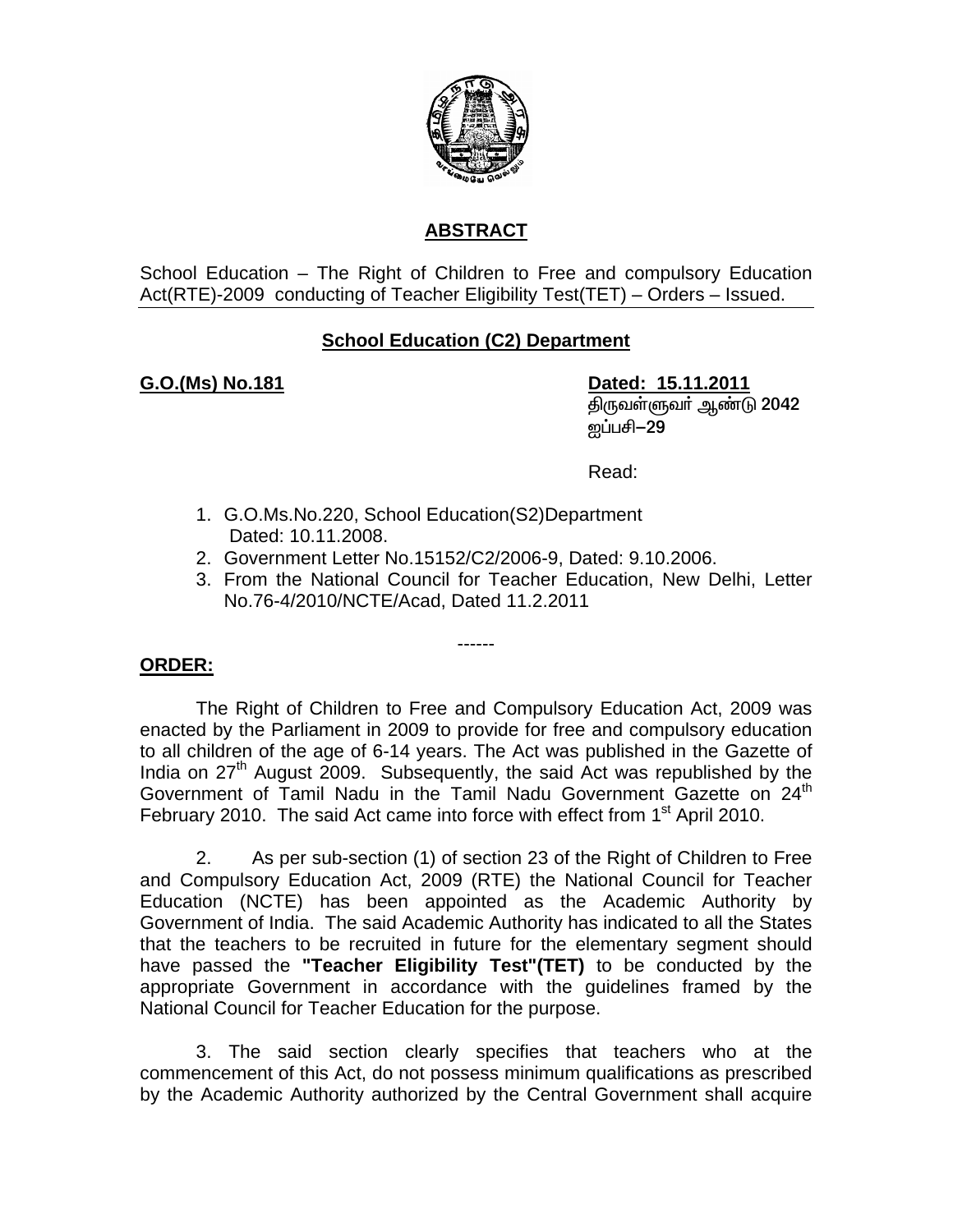such minimum qualifications within a period of 5 years. Hence, the "Teacher Eligibility Test (TET)" would have to be conducted for recruiting teachers for the primary and upper primary classes. The teachers working in unaided private schools are required to pass Teacher Eligibility Test within 5 years. In the State of Tamil Nadu, Secondary Grade Teachers (those teaching classes I to V) are required to have minimum qualifications of D.T.Ed. and Graduate Assistants (BT Assistant) (those teaching classes VI to VIII) are required to have minimum qualification of B.Ed. They should also pass Teacher Eligibility Test forthwith.

4. However, with the passing of the RTE Act, it is now mandatory for all the State Governments to recruit Secondary Grade and BT teachers only by conducting a Teacher Eligibility Test.

5. In the G.O.1<sup>st</sup> read above, orders have been issued as directed by the Hon'ble Supreme Court of India on 20.8.2008 in SLP (c) No.18227 – 18228/2008 that the State Government should followed the Statewide seniority in employment registration while appointing Secondary Grade Teachers by calling for the list of eligible persons from all the District Employment Exchanges and by newspaper Public Advertisements throughout the State. The Supreme Court has further directed that the aforesaid arrangement will apply for any recruitment to be made pending disposal of these appeals.

6. In the Government letter  $2^{nd}$  read above, the Government changed the recruitment policy in 2006-07 for recruiting Graduate Assistants, from written examination to Statewide registration seniority in Employment Exchange.

7. The Government carefully examined on the lines of the orders of Supreme Court of India in SLP(c) No.18227- 18228 dated 20.8.2008 and National Council for Teacher Education guidelines and issue the following orders in respect of change of policy for recruitment of Secondary Grade and B.T Teachers.

- i. In respect of Secondary Grade Teachers, the statewide seniority in Employment Exchange Registration will continue to be followed till the disposal of the SLP filed in the Supreme Court of India.
- ii. In respect of Graduate Assistants (B.T.Teachers recruited by TRB for the Classes VI to X) in all middle schools, High/Higher Secondary Schools, selection through written examinations ("Teacher Eligibility Test" ) in accordance with the guidelines framed by National Council for Teacher Education and certificate verification, will be followed.
- iii The Teachers Recruitment Board is designate as the Nodal Agency for conducting of Teacher Eligibility Test and recruitment of Teachers.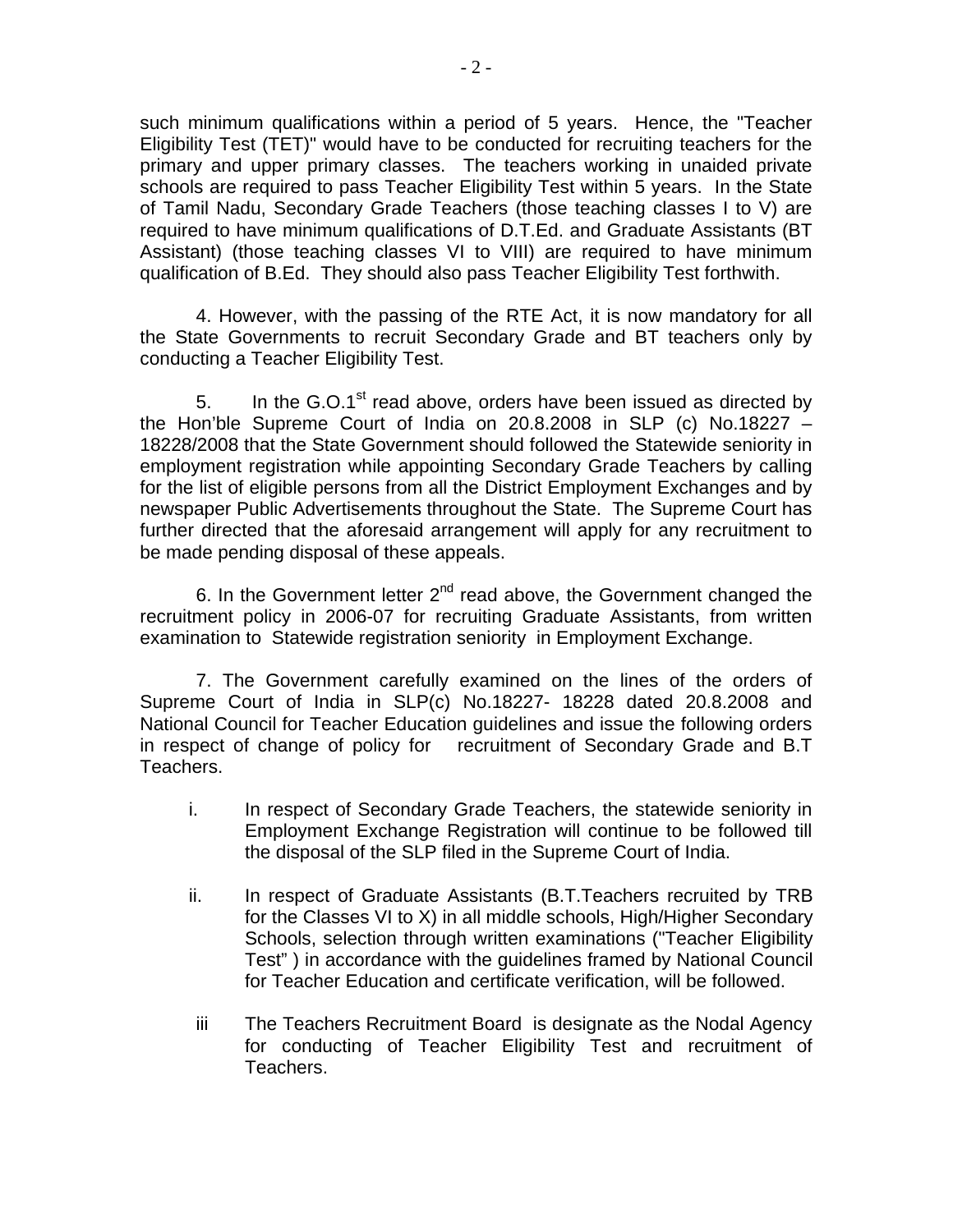8. Guidelines for conducting Teacher Eligibility Test is enclosed in the Annexure to the Government Order.

## //By Order of Governor//

## T.S.Sridhar Additional Chief Secretary to Government

To

The Director of School Education , Chennai-6.

The Director of Elementary Education , Chennai-6.

The Director of Matriculation Schools, Chennai-6.

The Principal Secretary/State Project Director, Sarva Shiksha Abhiyan, Chennai-6.

The Director of Teacher Education, Research and Training, Chennai-06. ion,Chennai-6.

The Director of Government Examinations, Chennai-6.

The Chairman, Teachers Recruitment Board, Chennai-6.

The Member Secretary / Joint Director,

Advisory Committee (RTE), Chennai-6.

Copy to :

The Chief Minister Office, Chennai-9.

The Public (SC) Department, Chennai-9.

The Senior Personal Assistant to Hon'ble Minister, School Education, Sports and Youth Welfare, Chennai-9.

The Adi Dravidar and Tribal Welfare Department, Chennai-9.

The Backward Classes, Most Backward Classes &Minorities Welfare Department, Chennai -9

The Social Welfare & Nutritious Meal Programme Department, Chennai-9 The Municipal Administration and Water Supply Department, Chennai-9.

//Forwarded by Order//

Section Officer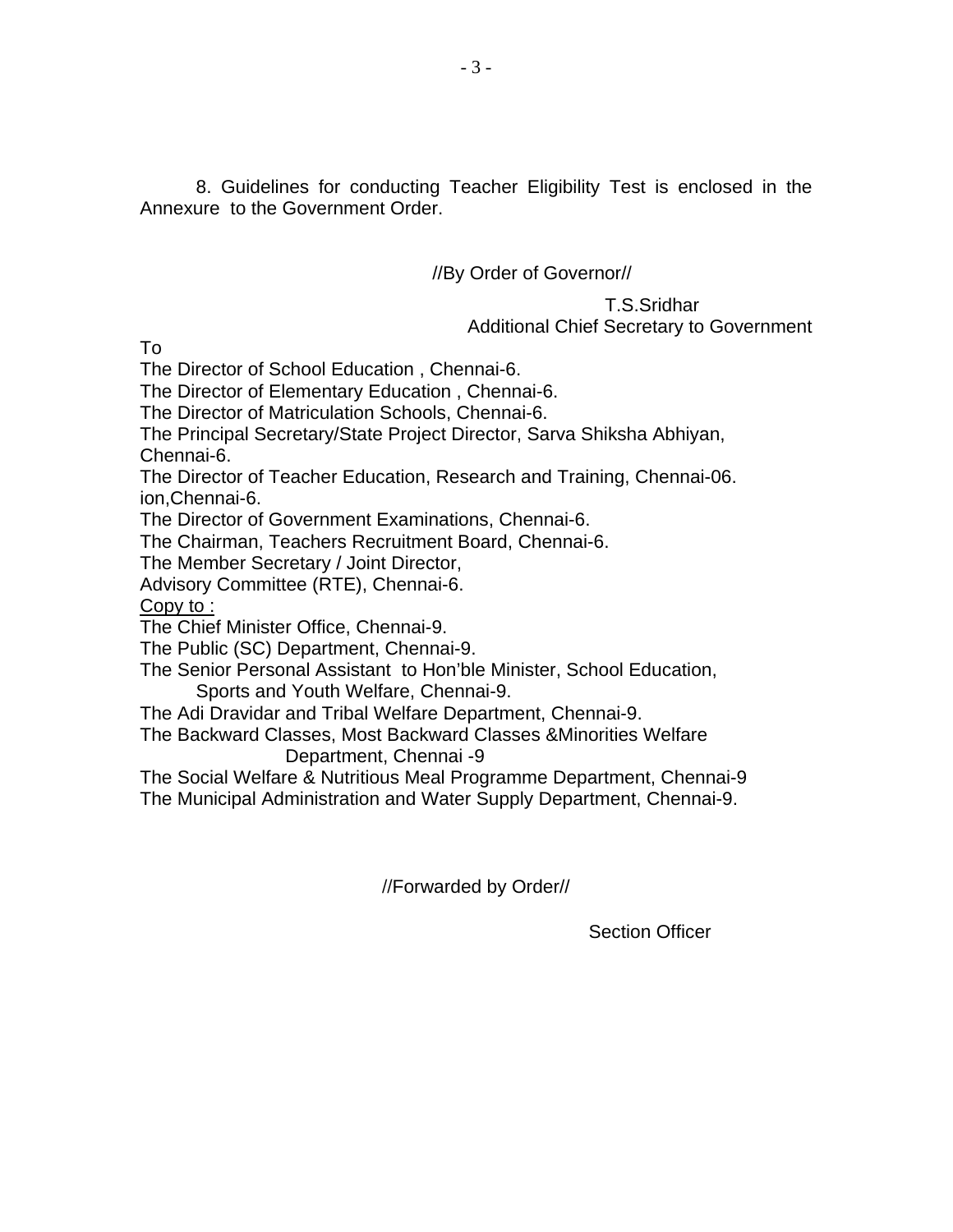### **ANNEXURE TO G.O(MS) NO.181, SCHOOL EDUCATION DEPARTMENT DATED 15.11.2011**

### **Guidelines for conducting Teacher Eligibility Test (TET**)

#### **Background and Rationale:**

. The implementation of the Right of Children to Free and Compulsory Education (RTE) Act, 2009 requires the recruitment of a large number of teachers across the country in a time bound manner. Inspite of the enormity of the task, it is desirable to ensure that quality requirement for recruitment of teachers are not diluted at any cost. It is therefore necessary to ensure that persons recruited as teachers possess the essential aptitude and ability to meet the challenges of teaching at the primary and upper primary level.

2. In accordance with the provisions of sub-section (1) of section 23 of the Right of Children to Free and Compulsory Education (RTE) Act, 2009, the National Council for Teacher Education (NCTE) has laid down the minimum qualifications for a person to be eligible for appointment as a teacher in class I to VIII, vide its Notification dated August 23, 2010. A copy of the Notification is attached at Annexure 1. One of the essential qualifications for a person to be eligible for appointment as a teacher in any of the schools referred to in clause (n) of section 2 of the RTE Act is that he/she should pass the Teacher Eligibility Test (TET) which will be conducted by the appropriate Government.

3. The rationale for including the TET as a minimum qualification for a person to be eligible for appointment as a teacher is as under:

i. It would bring national standards and benchmark of teacher quality in the recruitment process;

ii. It would induce teacher education institutions and students from these institutions to further improve their performance standards;

iii. It would send a positive signal to all stakeholders that the Government lays special emphasis on teacher quality

4. The TET examination may be conducted by a suitable professional body designated by the appropriate Government for the purpose. It will be conducted in accordance with the Guidelines hereunder.

#### **Eligibility**

5. The following persons shall be eligible for appearing in the TET: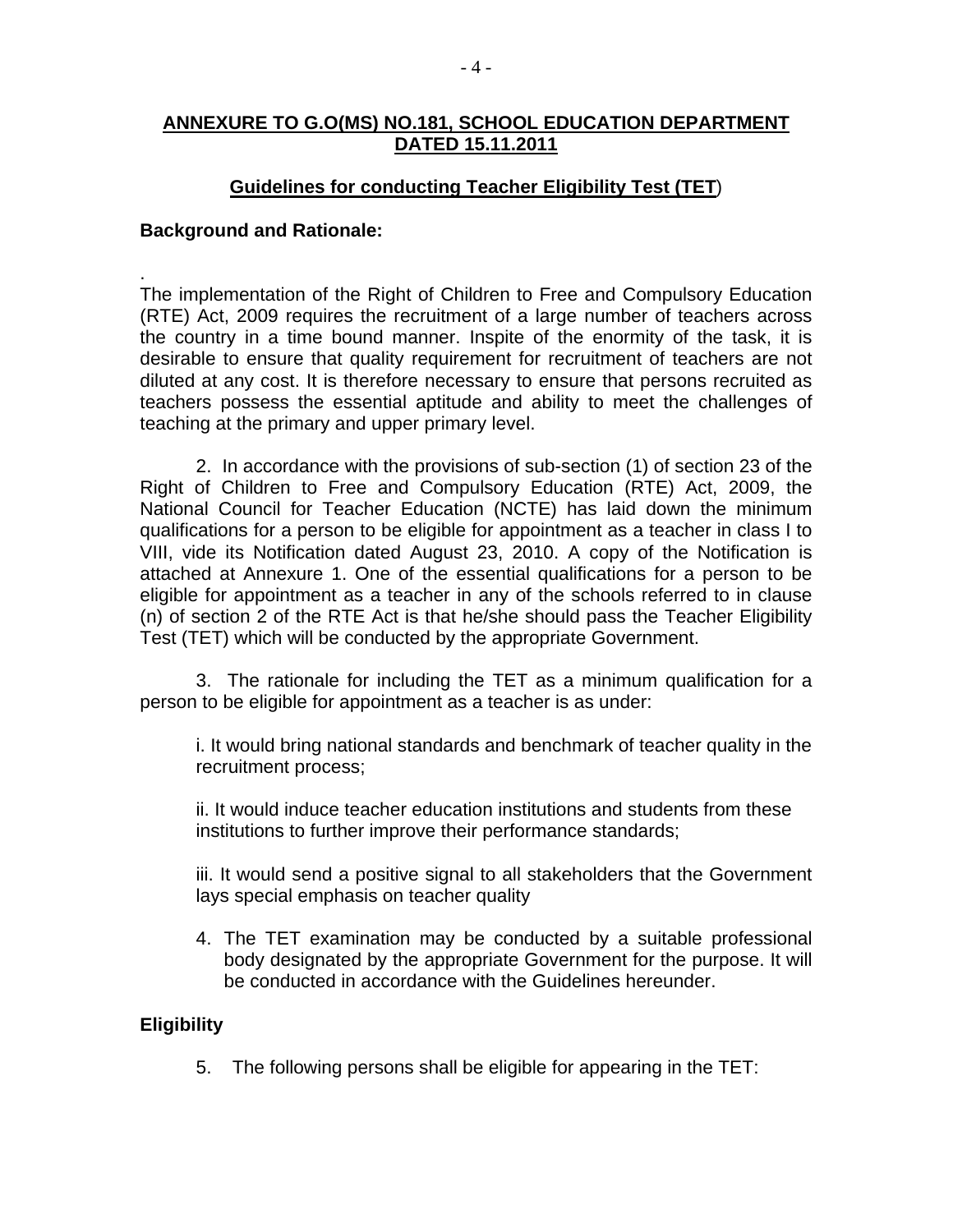i. A person who has acquired the academic and professional qualifications specified in the NCTE Notification dated 23rd August 2010.

ii. A person who is pursuing any of the teacher education courses (recognized by the NCTE or the RCI, as the case may be) specified in the NCTE Notification dated 23rd August 2010.

iii. The eligibility condition for appearing in TET may be relaxed in respect of a 3 State/UT which has been granted relaxation under sub-section (2) of section 23 of the RTE Act. The relaxation will be specified in the Notification issued by the Central Government under that sub-section.

#### **Structure and Content of TET**

6. The structure and content of the TET is given in the following paragraphs. All questions will be Multiple Choice Questions (MCQs), each carrying one mark, with four alternatives out of which one answer will be correct. There will be no negative marking. The examining body should strictly adhere to the structure and content of the TET specified below.

7. There will be two papers of the TET. Paper I will be for a person who intends to be a teacher for classes I to V. Paper II will be for a person who intends to be a teacher for classes VI to VIII. A person who intends to be a teacher either for classes I to V or for classes VI to VIII will have to appear in both papers (Paper I and Paper II).

#### **Paper I (for classes I to V); No. of MCQs – 150; Duration of examination: one-and-a-half hours Structure and Content (All Compulsory)**

| (i) Child Development and Pedagogy | 30 MCQs | 30 Marks |
|------------------------------------|---------|----------|
| (ii) Language I                    | "<br>30 | 30       |
| (iii) Language II                  | "<br>30 | $30$ "   |
| (iv) Mathematics                   | "<br>30 | $30$ "   |
| (v) Environmental Studies          | "<br>30 | $30$ "   |

#### **Nature and standard of questions**

While designing and preparing the questions for Paper I, the examining body shall take the following factors into consideration:

• The test items on Child Development and Pedagogy will focus on educational psychology of teaching and learning relevant to the age group of 6- 11 years. They will focus on understanding the characteristics and needs of diverse learners, interaction with learners and the attributes and qualities of a good facilitator of learning.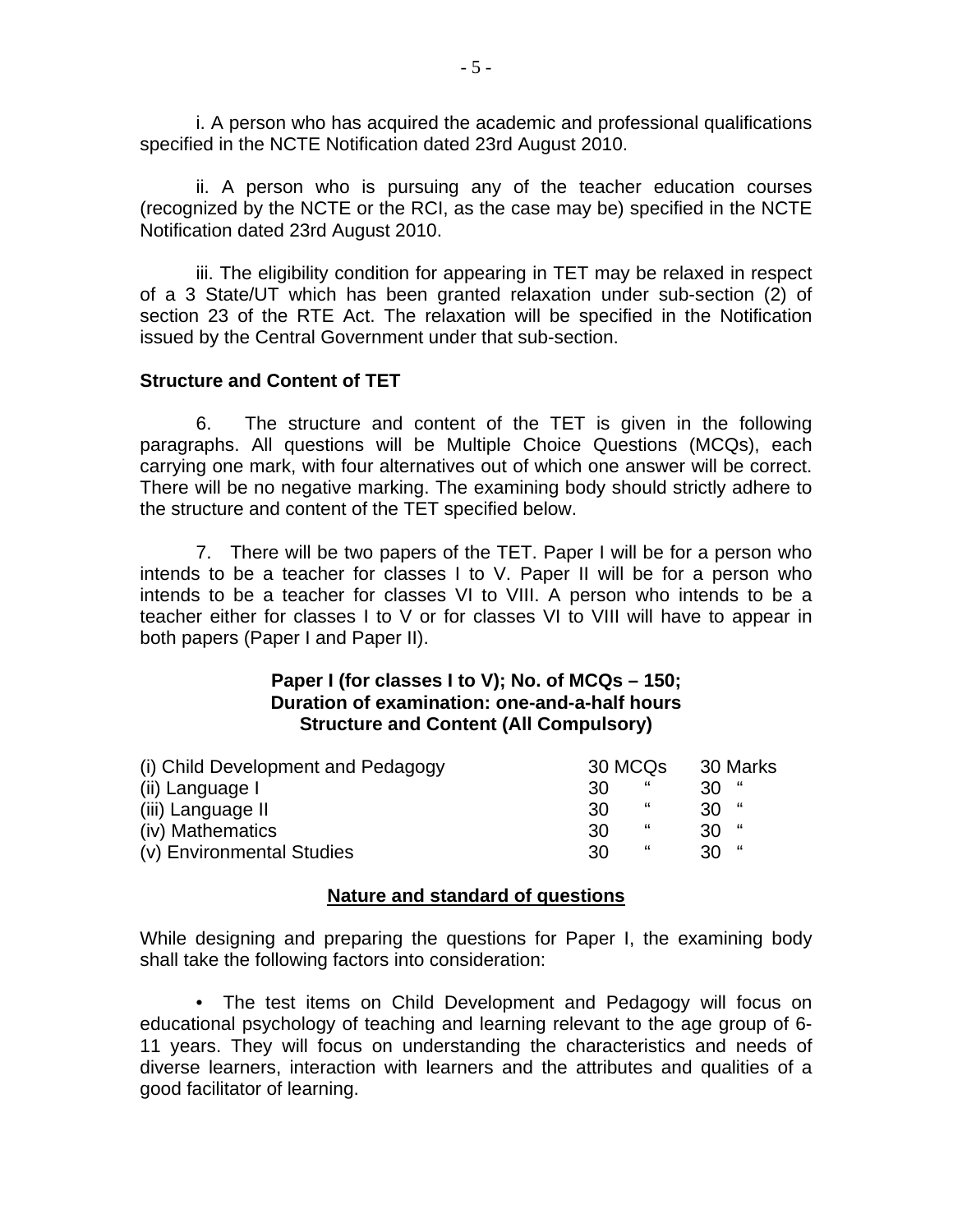• The Test items for Language I will focus on the proficiencies related to the medium of instruction, (as chosen from list of prescribed language options in the application form).

• The Language II will be from among the prescribed options other than Language I. A candidate may choose any one language from the available language options and will be required to specify the same in the application form. The test items in Language II will also focus on the elements of language, communication and comprehension abilities.

• The test items in Mathematics and Environmental Studies will focus on the concepts, problem solving abilities and pedagogical understanding of the subjects. In all these subject areas, the test items shall be evenly distributed over different divisions of the syllabus of that subject prescribed for classes I–V by the appropriate Government.

• The questions in the tests for Paper I will be based on the topics of the prescribed syllabus of the State for classes I–V, but their difficulty standard, as well as linkages, could be upto the secondary stage.

#### **Paper II (for classes VI to VIII); No. of MCQs – 150; Duration of examination : one-and-a-half hours**

Structure and Content

| (i) Child Development & Pedagogy (compulsory) |             | 30 MCQs 30 Marks |
|-----------------------------------------------|-------------|------------------|
| (ii) Language L(compulsory)                   | <b>20 "</b> | ี ?∩ "           |

| (ii) Language I (compulsory)   | 30 "   | $30$ " |
|--------------------------------|--------|--------|
| (iii) Language II (compulsory) | - 30 " | $30$ " |

- (iv) (a) For Mathematics and Science teacher : Mathematics and Science 60 MCQsof 1 mark each
	- (b) For Social studies teacher : Social Studies 60 MCQs of 1 mark each
	- (c) for any other teacher either  $4(a)$  or  $4(b)$

While designing and preparing the questions for Paper II, the examining body shall take the following factors into consideration:

• The test items on Child Development and Pedagogy will focus on educational psychology of teaching and learning, relevant to the age group 11-14 years. They will focus on understanding the characteristics, needs and psychology of diverse learners, interaction with learners and the attributes and qualities of a good facilitator of learning.

• The test items for Language I will focus on the proficiency related to the medium of instruction, as chosen from list of prescribed options in the application form.

• The Language II will be a language other than Language I. The person may choose any one language from among the available options and as in the specified list in the application form and attempt questions in the one indicated by the candidate in the application form by him. The Test items in Language II will also focus on the elements of language, communication and comprehension abilities.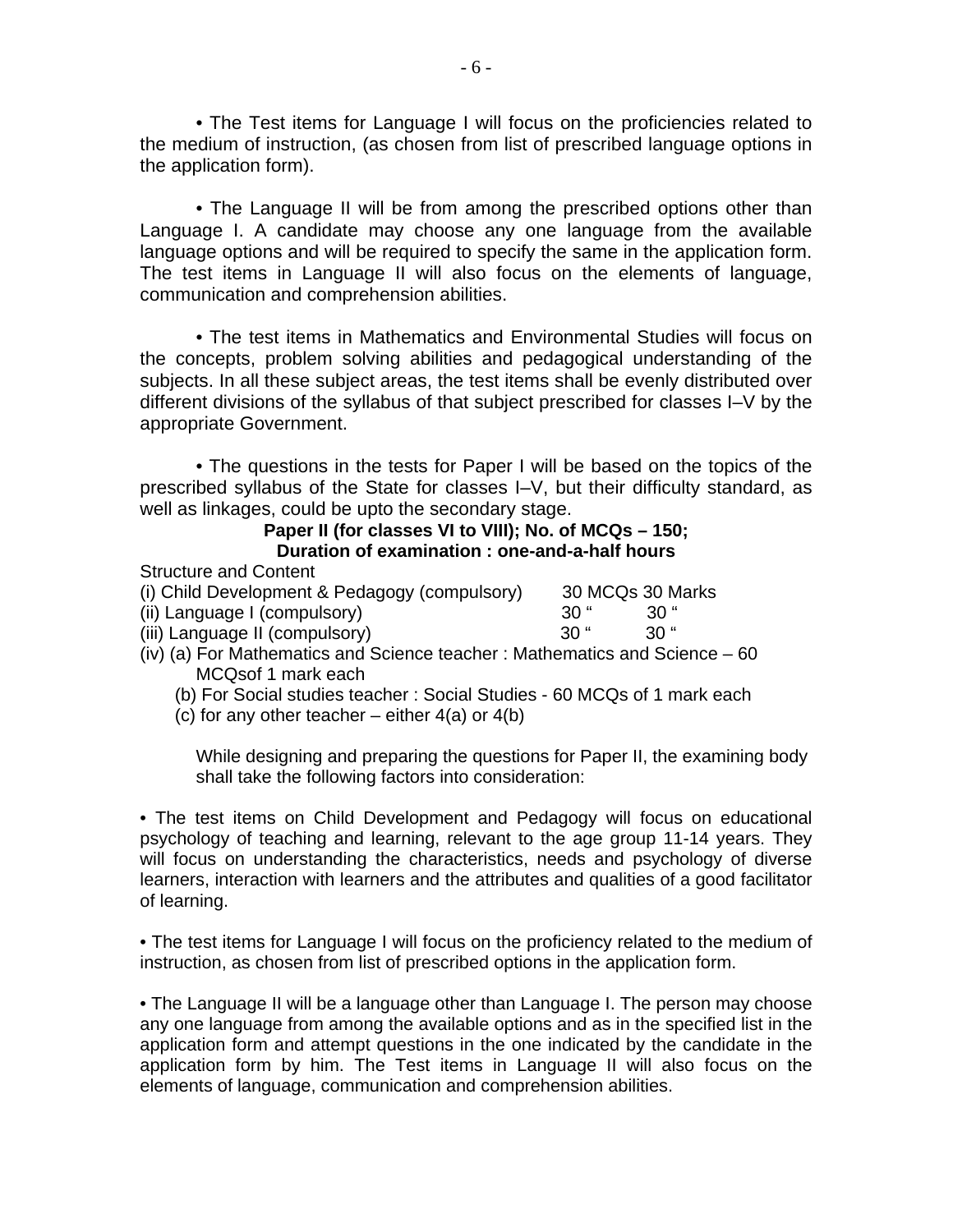• The test items in Mathematics and Science, and Social Studies will focus on the concepts, problem solving abilities and pedagogical understanding of these subjects. The test items of Mathematics and Science will be of 30 marks each. The test items shall be evenly distributed over different divisions of the syllabus of that subject as prescribed for classes VI-VIII by the appropriate government.

• The questions in the tests for Paper II will be based on the topics of the prescribed syllabus of the State for classes VI-VIII but their difficulty standard as well as linkages could be upto the senior secondary stage.

8. The question paper shall be bilingual  $-$  (i) in language(s) as decided by the appropriate Government; and (ii) English language.

## **Qualifying marks**

9. A person who scores 60% or more in the TET exam will be considered as TET pass. School managements (Government, local bodies, government aided and unaided)

- (a) may consider giving concessions to persons belonging to SC/ST, OBC, differently abled persons, etc., in accordance with their extant reservation policy;
- (b) should give weightage to the TET scores in the recruitment process; however, qualifying the TET would not confer a right on any person for recruitment/employment as it is only one of the eligibility criteria for appointment.

## **Applicability**

- 10
- (a) TET conducted by the Central Government shall apply to all schools referred to in sub-clause (i) of clause (a) of section 2 of the RTE Act.
- (b) TET conducted by a State Government/UT with legislature shall apply to :
	- (i) a school of the State Government/UT with legislature and local authority referred to in sub-clause (i) of clause (n) of section 2 of the RTE Act; and
	- (ii) a school referred to in sub-clause (ii) of clause (n) of section 2 of the RTE Act in that State/UT.

A school at (i) and (ii) may also consider eligibility of a candidate who has obtained TET Certificate awarded by another State/UT with legislature. In case a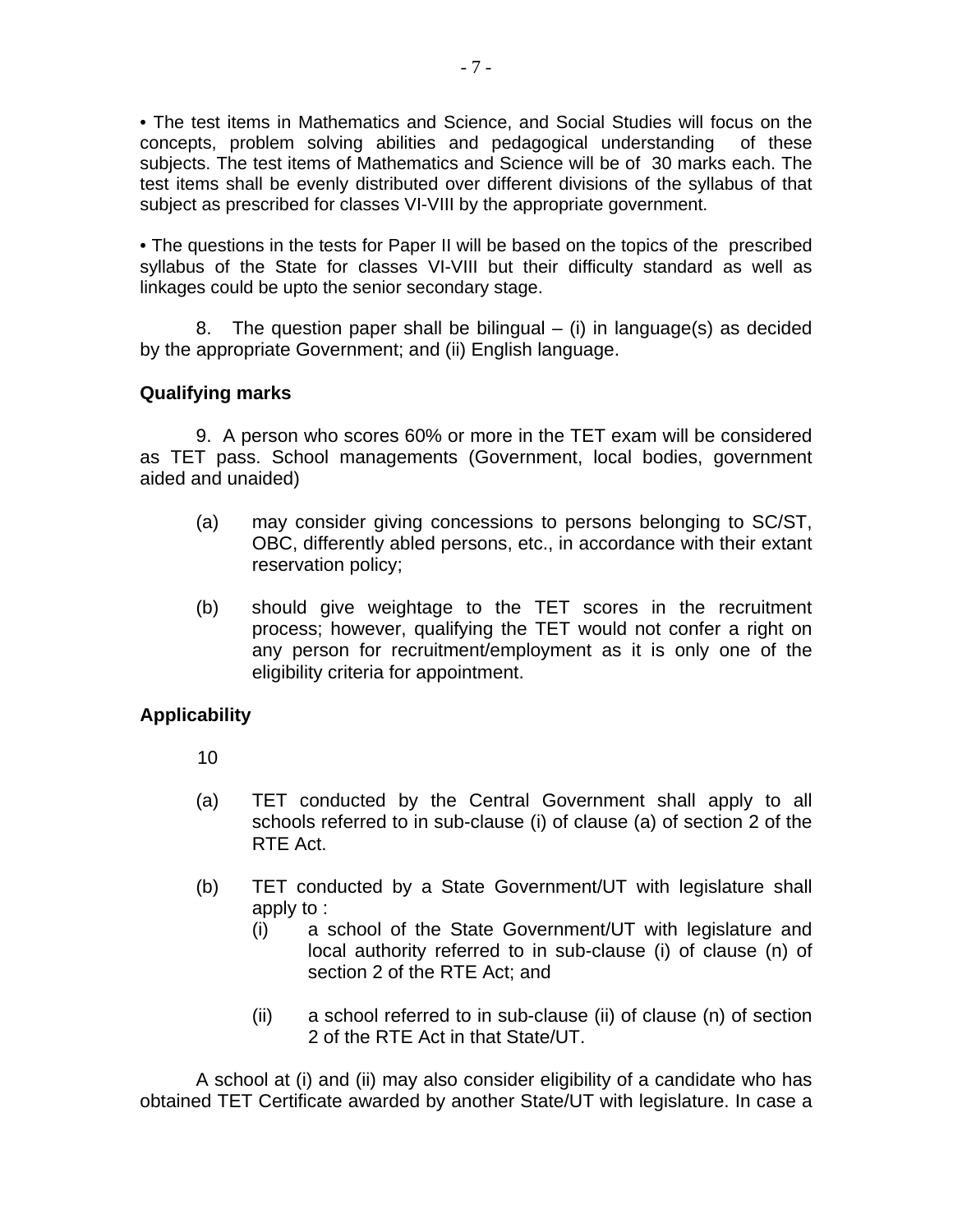State Government/UT with legislature decides not to conduct a TET, a school at (i) and (ii) in that State/UT would consider the TET conducted by the Central Government.

(c) A school referred to in sub-clause (iv) of clause (n) of section 2 of the RTE Act may exercise the option of considering either the TET conducted by the Central Government or the TET conducted by the State Government/UT with legislature.

## **Frequency of conduct of TET and validity period of TET certificate**

11. The appropriate Government should conduct a TET at least once every year. The Validity Period of TET qualifying certificate for appointment will be decided by the appropriate Government subject to a maximum of seven years for all categories. But there will be no restriction on the number of attempts a person can take for acquiring a TET Certificate. A person who has qualified TET may also appear again for improving his/her score.

#### **Procedure for conduct of the Test**

12. The examining body shall formulate a detailed procedure and lay down instructions for conduct of the TET. Candidates should be informed that a very serious view will be taken of any malpractice or impersonation.

#### **Legal Disputes**

13. All legal disputes with regard to conduct of TET shall be subject to the jurisdiction of the appropriate Government.

#### **Award of TET Certificate**

14. The appropriate Government conducting the Test shall award a TET Certificate to all successful candidates. The certificate should contain the name and address of the candidate, date of birth, Registration No. year/month of award of Certificate, marks obtained in each Paper, class level of its validity (Class I to V, class VI to VIII or both), and, in case of classes VI to VIII, the subject area (Science and Mathematics, Social Studies, etc.). The certificate may be electronically generated with adequate security features. Appropriate may consider utilizing the services of specialized agencies for issuing de-materialized (demat) TET certificates as a security feature to avoid any kind of malpractice.

#### **Monitoring**

15. Following measures would be taken for monitoring the quality and administration of the TET: